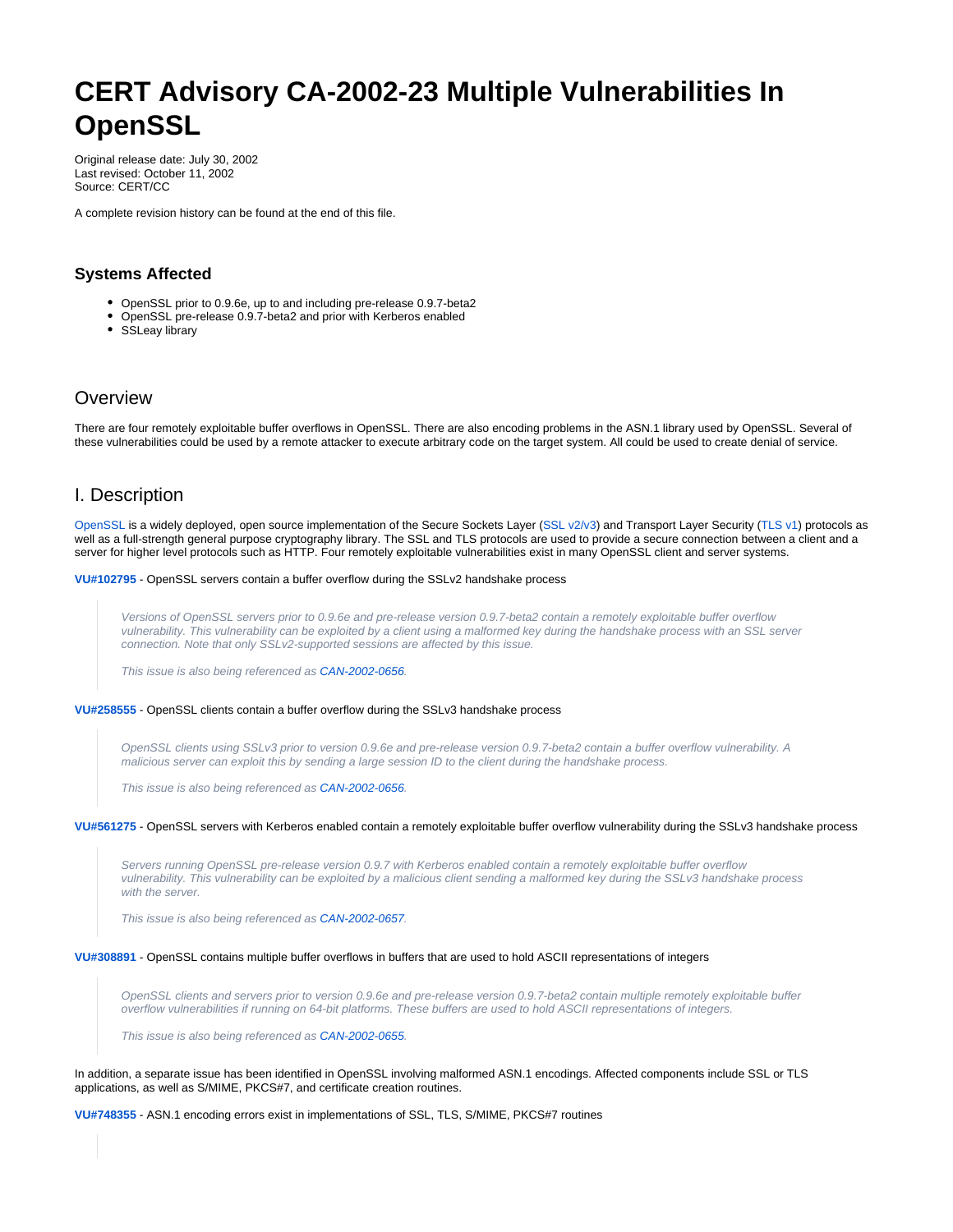The ASN.1 library used by OpenSSL has various encoding errors that allow malformed certificate encodings to be parsed incorrectly. Exploitation of this vulnerability can lead to remote denial-of-service issues. Routines affected include those supporting SSL and TLS applications, as well as those supporting S/MIME, PKCS#7, and certificate creation.

This issue is also being referenced as [CAN-2002-0659.](http://cve.mitre.org/cgi-bin/cvename.cgi?name=CAN-2002-0659)

Although these vulnerabilities affect OpenSSL, other implementations of the SSL protocol that use or share a common code base may be affected. This includes implementations that are derived from the [SSLeay library](http://www.columbia.edu/~ariel/ssleay/) developed by Eric A. Young and Tim J. Hudson.

As noted in the [OpenSSL advisory](http://www.openssl.org/news/secadv_20020730.txt) as well, sites running OpenSSL 0.9.6d servers on 32-bit platforms with SSLv2 handshaking disabled will not be affected by any of the buffer overflows described above. However, due to the nature of the ASN.1 encoding errors, such sites may still be affected by denial-ofservice situations.

# II. Impact

By exploiting the buffer overflows above, a remote attacker can execute arbitrary code on a vulnerable server or client system or cause a denial-of-service situation. Exploitation of the ASN.1 encoding errors can lead to a denial of service.

# III. Solution

#### **Apply a patch from your vendor**

[Appendix A](#page-1-0) contains information provided by vendors for this advisory. As vendors report new information to the CERT/CC, we will update this section and note the changes in our revision history. If a particular vendor is not listed below or in the individual [vulnerability notes,](http://www.kb.cert.org/vuls/) we have not received their comments. Please contact your vendor directly.

#### **Upgrade to version 0.9.6e of OpenSSL**

Upgrade to version [0.9.6e](http://www.openssl.org/source/) of OpenSSL to resolve the issues addressed in this advisory. As noted in the [OpenSSL advisory](http://www.openssl.org/news/secadv_20020730.txt), separate patches are available:

Combined patches for OpenSSL 0.9.6d: [http://www.openssl.org/news/patch\\_20020730\\_0\\_9\\_6d.txt](http://www.openssl.org/news/patch_20020730_0_9_6d.txt)

After either applying the patches above or upgrading to [0.9.6e,](http://www.openssl.org/source/) recompile all applications using OpenSSL to support SSL or TLS services, and restart said services or systems. This will eliminate all known vulnerable code.

Sites running OpenSSL pre-release version 0.9.7-beta2 may wish to upgrade to [0.9.7-beta3](http://www.openssl.org/source/), which corrects these vulnerabilities. Separate patches are available as well:

```
Combined patches for OpenSSL 0.9.7 beta 2:
http://www.openssl.org/news/patch_20020730_0_9_7.txt
```
#### **Disable vulnerable applications or services**

Until fixes for these vulnerabilities can be applied, disable all applications that use vulnerable implementations of OpenSSL. Systems with OpenSSL 0.9.7 pre-release with Kerberos enabled also need to disable Kerberos to protect against [VU#561275](http://www.kb.cert.org/vuls/id/561275). As a best practice, the CERT/CC recommends disabling all services that are not explicitly required. Before deciding to disable SSL or TLS, carefully consider the impact that this will have on your service requirements.

Disabling SSLv2 handshaking will prevent exploitation of [VU#102795](http://www.kb.cert.org/vuls/id/102795). However, due to the nature of the ASN.1 encoding errors, such sites would still be vulnerable to denial-of-service attacks.

# <span id="page-1-0"></span>Appendix A. - Vendor Information

This appendix contains information provided by vendors for this advisory. As vendors report new information to the CERT/CC, we will update this section and note the changes in our revision history. If a particular vendor is not listed below or in the individual [vulnerability notes,](http://www.kb.cert.org/vuls/) we have not received their comments.

#### **Apple Computer, Inc.**

The vulnerabilities described in this note are fixed with [Security Update 2002-08-02.](http://www.info.apple.com/usen/security/security_updates.html)

#### **Alcatel**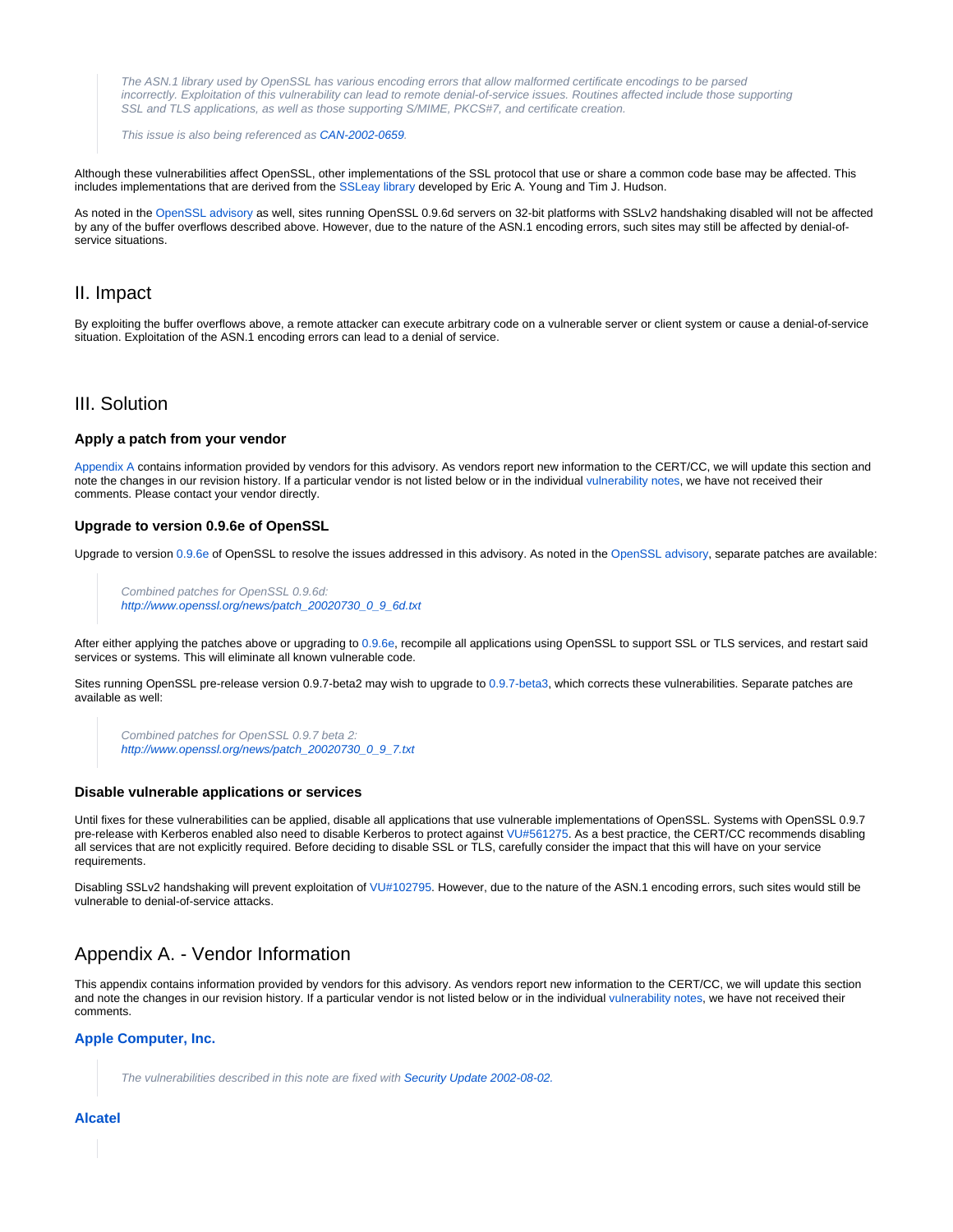In relation to this CERT advisory on security vulnerability in OpenSSL, Alcatel has conducted an immediate assessment to determine any impact this may have on our portfolio. A first analysis has shown that various Alcatel products are affected: namely the 6600, 7700, 7800 and 8800 OmniSwitches, the OmniAccess 210 and the 7770 RCP. Alcatel is currently in the process of applying appropriate fixes to those products. Customers may contact their Alcatel support representative for more details. The security of our customers' networks is of highest priority for Alcatel. Therefore we continue to test our product portfolio against potential security vulnerabilities in our products using OpenSSL and will provide updates if necessary.

## <span id="page-2-3"></span>**Covalent Technologies**

Covalent Technologies has been informed by [RSA Security](http://www.rsasecurity.com/products/bsafe/bulletins/BSAFE_SSL_Products_Security_Bulletin_Aug_8_2002.pdf) that the BSAFE libraries used in Covalent's SSL implementations are [pot](http://www.kb.cert.org/vuls/id/JSHA-5DXQLX) [entially vulnerable](http://www.kb.cert.org/vuls/id/JSHA-5DXQLX) to the SSL V2 negotiation issue detailed in [VU#102795](http://www.kb.cert.org/vuls/id/102795) and the related [CA-2002-23](http://www.cert.org/advisories/CA-2002-23) and [CA-2002-27](http://www.cert.org/advisories/CA-2002-27) advisories. All Covalent products using SSL are affected. Covalent has product updates and additional information available at:

<http://www.covalent.net/products/rotate.php?page=110>

#### <span id="page-2-4"></span>**Debian Project**

The Debian project has released [DSA 136](http://www.debian.org/security/2002/dsa-136) a while ago which fixes this vulnerability. Here's the link:

<http://www.debian.org/security/2002/dsa-136>

## **IBM**

IBM's AIX operating system does not ship with OpenSSL; however, OpenSSL is available for installation on AIX via the Linux Affinity Toolkit. The version included on the Toolkit CD is vulnerable to the issues discussed here as will as the version of OpenSSL available for downloading from the IBM Linux Affinity website. Anyone running this version is advised to upgrade to the new version available from the website. This will be available within the next few days and can be downloaded from

<http://www6.software.ibm.com/dl/aixtbx/aixtbx-p>

This site contains Linux Affinity applications using cryptographic algorithms. New users to this site are asked to register first.

# <span id="page-2-1"></span>**ISC**

ISC Vendor statement.

BIND 4, BIND 8 and BIND 9.0.x are not vulnerable.

BIND 9.1.x ship with a copy of the vulnerable sections of OpenSSL crypto library (obj\_dat.c and asn1\_lib.c). Please upgrade to BIND 9.2.x and/or relink with a fixed version OpenSSL. e.g. configure --with-openssl=/path/to/fixed/openssl Vendors shipping product based on BIND 9.1 should contact bind-bugs@isc.org.

BIND 9.2.x is vulnerable if linked against a vulnerable library. By default BIND 9.2 does not link against OpenSSL.

#### <span id="page-2-2"></span>**Juniper Networks**

Juniper has determined that our JUNOS Internet software (on M- and T-series routers) and the software running on our SDX and SSC products are potentially susceptible to the security vulnerabilities in OpenSSL. Corrected software images will be available for customer download shortly.

Software for our G10 CMTS product and our ERX products is unaffected by these vulnerabilities.

#### <span id="page-2-0"></span>**Lotus Software**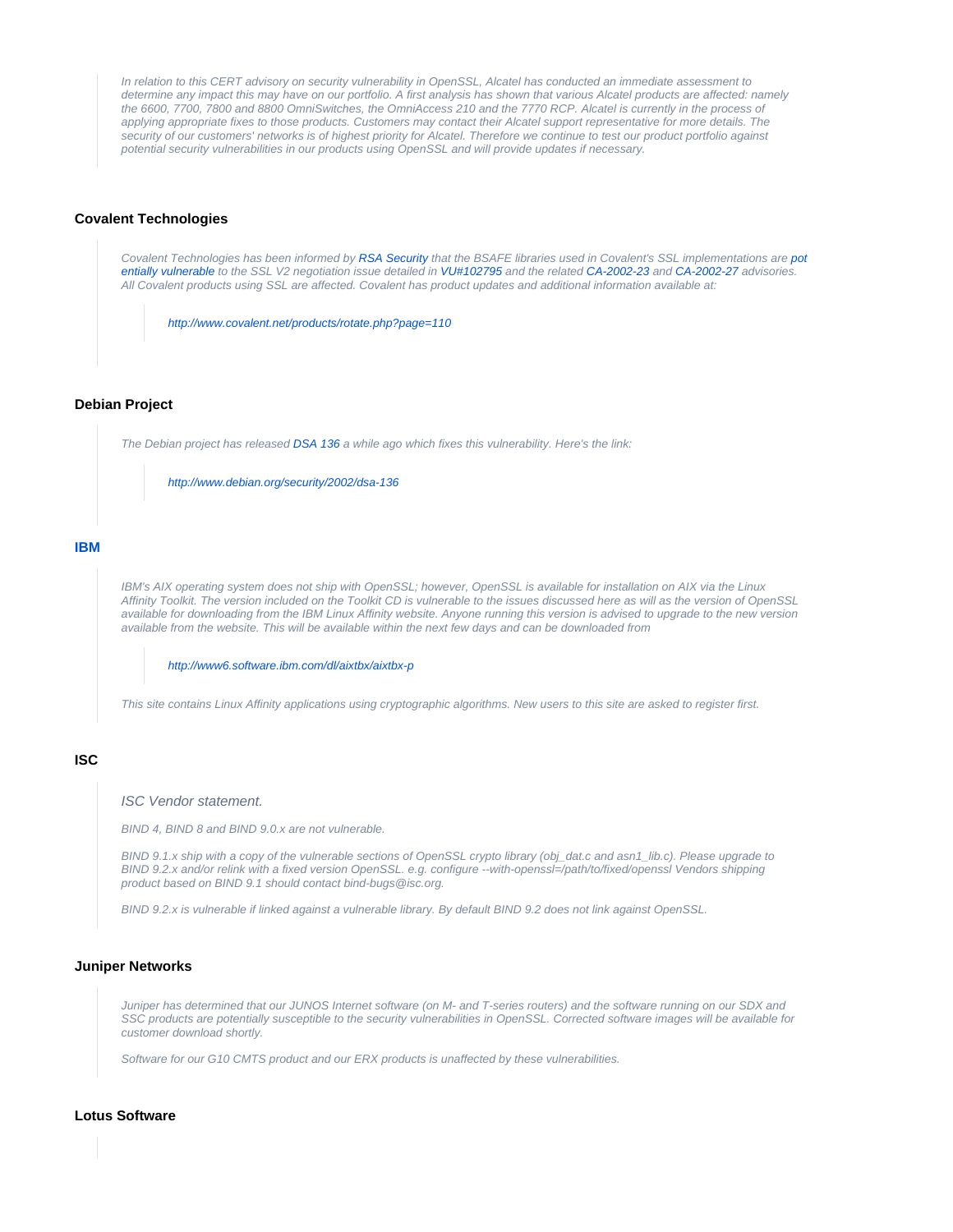Lotus products do not use OpenSSL or an SSLeay library, so they are not vulnerable. We further analyzed our SSL implementation for the issues reported in the advisory and determined that our products are not vulnerable.

## <span id="page-3-1"></span>**Mandrake Software**

Mandrake Linux update advisory MDKSA-2002:046-1 fixes all of these issues in OpenSSL. Please see

<http://www.mandrakesecure.net/en/advisories/2002/MDKSA-2002-046-1.php>

#### <span id="page-3-2"></span>**Microsoft Corporation**

Microsoft products do not use the libraries in question. Microsoft products are not affected by this issue.

## <span id="page-3-0"></span>**NetBSD**

Please see [NetBSD-SA2002-009](ftp://ftp.netbsd.org/pub/NetBSD/security/advisories/NetBSD-SA2002-009.txt.asc)

## **OpenLDAP**

The [OpenLDAP Project](http://www.openldap.org/) uses OpenSSL. Rebuilding OpenLDAP with updated versions of OpenSSL should adequately address reported issues. Those using packaged versions of OpenLDAP should contact the package distributor for update information.

## **OpenSSL**

Please see [http://www.openssl.org/news/secadv\\_20020730.txt](http://www.openssl.org/news/secadv_20020730.txt).

# **Red Hat**

Red Hat distributes affected versions of OpenSSL in all Red Hat Linux distributions as well as the Stronghold web server. Red Hat Linux errata packages that fix the above vulnerabilities [\(CAN-2002-0655](http://cve.mitre.org/cgi-bin/cvename.cgi?name=CAN-2002-0655) and CAN-2002-0656) are available from the URL below. Users of the Red Hat Network are able to update their systems using the 'up2date' tool. A future update will fix the potential remote DOS in the ASN.1 encoding ([CAN-2002-0659\)](http://cve.mitre.org/cgi-bin/cvename.cgi?name=CAN-2002-0659)

<http://rhn.redhat.com/errata/RHSA-2002-155.html>

## <span id="page-3-3"></span>**Secure Computing Corporation**

In response to the CERT Advisory CA-2002-23, Secure Computing has posted a software patch for all users of the SafeWord PremierAccess version 3.1 authentication system. All existing and new customers are advised to download and apply PremierAccess Patch 1. Patch 1(3.1.0.01) is available for immediate web download at

<http://www.securecomputing.com/index.cfm?skey=1109>

#### These vulnerabilities were discovered and reported by the following:

- [VU#102795](http://www.kb.cert.org/vuls/id/102795)  discovered by [A.L. Digital Ltd](http://www.aldigital.co.uk/) and independently discovered and reported by John McDonald of Neohapsis
- [VU#258555,](http://www.kb.cert.org/vuls/id/258555) [VU#561275](http://www.kb.cert.org/vuls/id/561275), [VU#308891](http://www.kb.cert.org/vuls/id/308891) discovered by [A.L. Digital Ltd](http://www.aldigital.co.uk/)
- [VU#748355](http://www.kb.cert.org/vuls/id/748355)  discovered by Adi Stav and James Yonan independently